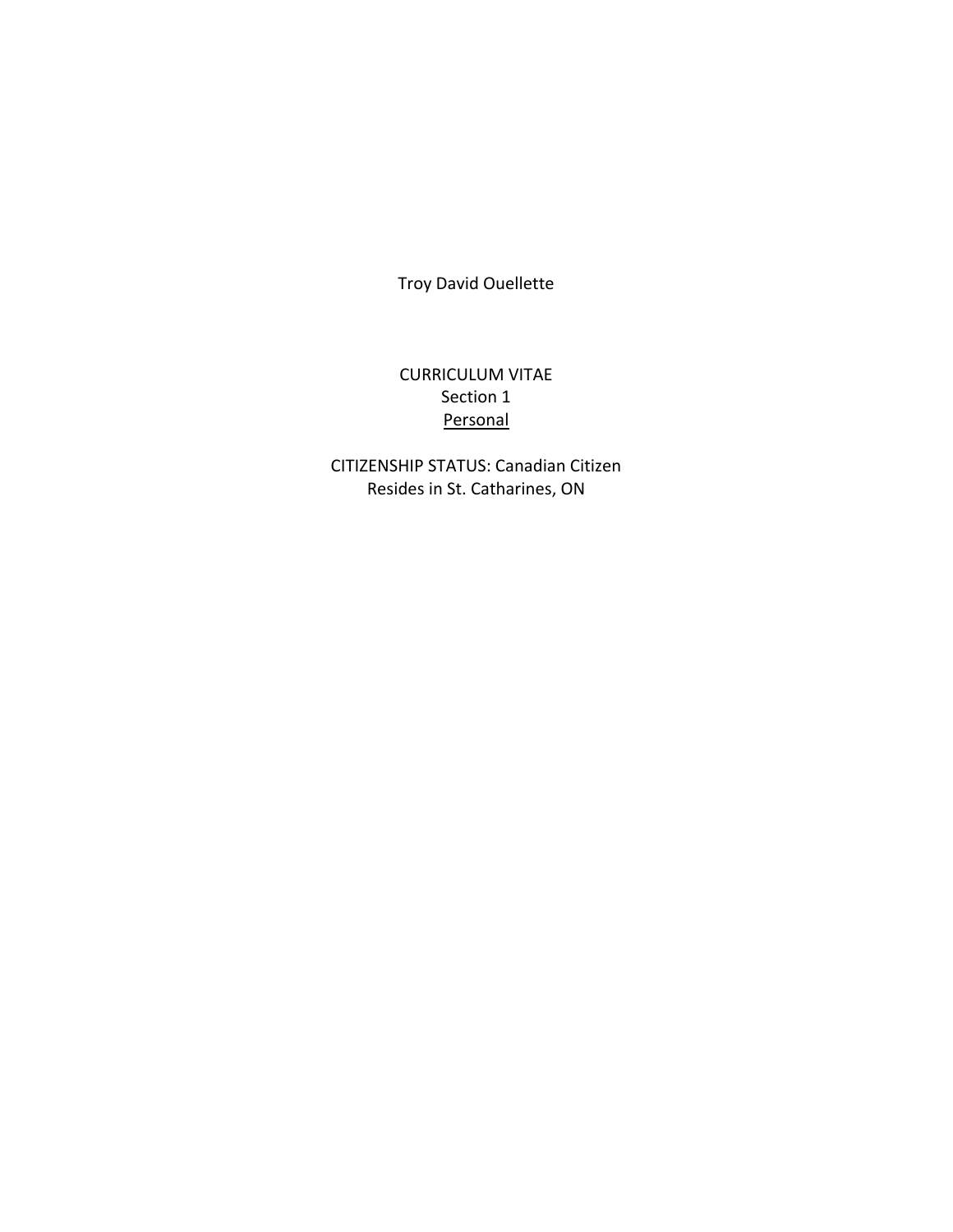# **Section II Education**

#### **UNIVERSITIES:**

- 2009 2014 Doctor of Philosophy, Visual Arts, York University
- 2005 2007 Master of Fine Arts, Sculpture/Installation/Visual Cultural Theory University of Windsor
- 1994 1996 Advertising and Marketing Communications, Georgian College
- 1990 1991 Bachelor of Fine Arts, Major Studio/Minor Art History Nova Scotia College of Art and Design
- 1987 1990 Fine Art Diploma, Fanshawe College

#### **DISTINCTIONS, HONOURS, FELLOWSHIPS AND SCHOLARSHIPS:**

- 2014 Dissertation Prize (nomination), York University
- 2013 International Travel Award, College Art Association
- 2011 W. Lawrence Heisey Graduate Award, York University
- 2009 2014 Tuition Scholarship, York University
- 2005 2007 Tuition Scholarship, University of Windsor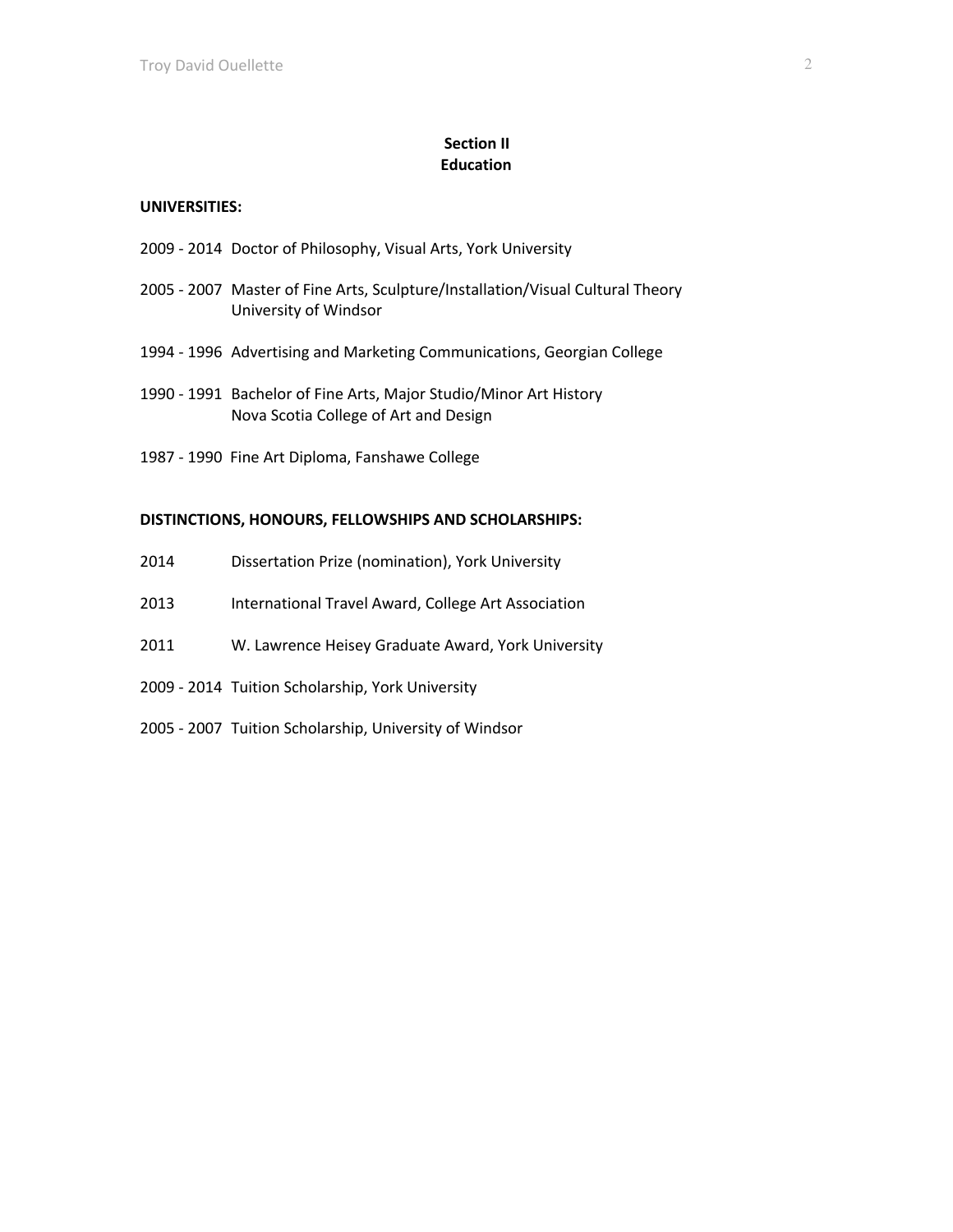### **Section III Academic Career**

#### **PREVIOUS UNIVERSITY EMPLOYMENT AND OTHER TEACHING EXPERIENCE:**

- 2020 Assistant Professor, Visual Art Brock University | Marilyn I. Walker School of Fine and Performing Arts
- 2016 -2017 Technical Specialist, Manager, Western University, London, ON

Instructor, Acrylic Painting, Museum London, London, ON

Instructor, Mixed Media Abstraction, Museum London, London, ON

2015 Interim Director, Artlab Gallery, Western University, London, ON

Artist-in-Residence, New School of Colour, Unity Project, London, ON

- 2014 Coordinator and Instructor, *An Introduction to Field Recording*, London Ontario Media Arts Association, London, ON
- 2013 Coordinator and Instructor *Field Recording for the Novice*, London Ontario Media Arts Association, London, ON

### 2007 - Preparator (on-call), Museum London, London, ON ongoing

1999 - 2005 Workshop Coordinator and Instructor *Unidentified Flying Objects: A Sculptural, Kinetic, Robotics Workshop*  (team taught with Norman White), The Banff Centre, Banff, AB

> Workshop Instructor, *Creative Corporate Team-Building*, The Banff Centre, Banff, AB

Workshop Instructor, *Building Personal Leadership Capacity*, The Banff Centre, Banff, AB

Workshop Instructor, *Creative First Nations Team-building*, The Banff Centre, Banff, AB

Instructor, *Bronze Casting* (built and operated a foundry for bronze and aluminum casting), The Banff Centre, Banff, AB

Prop-Making Facilitator, *Women in the Director's Chair*, The Banff Centre, Banff, AB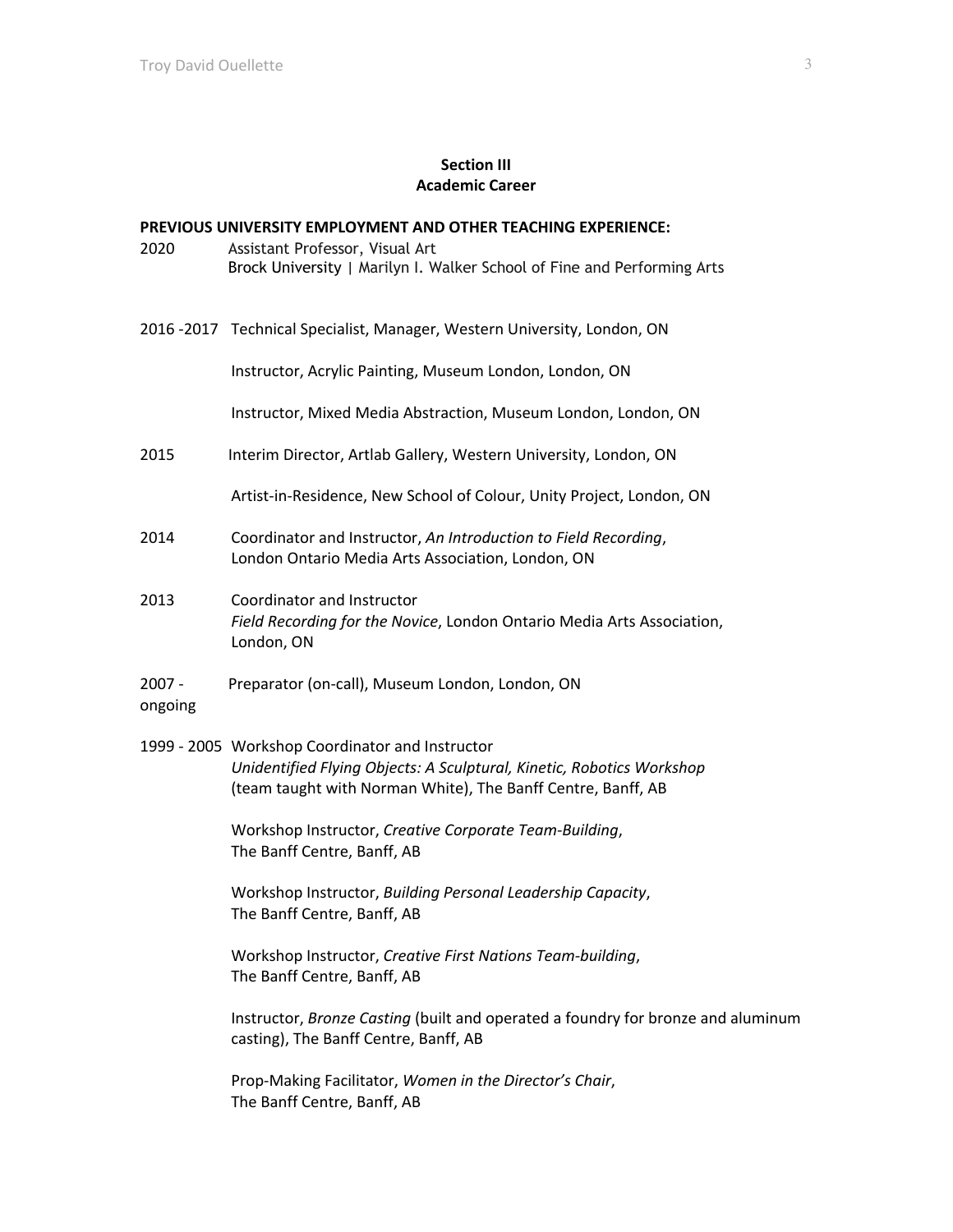### **Section IV Teaching Experience**

**GENERAL AREAS OF ACADEMIC SPECIALIZATION:** Studio Practice, Assemblage Theory, The History of Art and Technology

# **COURSES TAUGHT:**

- 2021-2022 VISA 4F06 D)1-S01-Lab, Honours Studio, Portfolio Development, Final Exhibition, Topics Include: After Postmodernism, Politics and Performance, Multiplicity, Complexity and Intersectionality, New Forms in a New Era, Social Change and Collectivity, Digital and Electronic Arts. Guest speakers: Dianne Bos, Monica Van Asperen *(Argentina w/ Interpreter)*, Tyler Durbano, with a workshop by Sharmistha Kar. Toronto Trip was facilitated in November 2020. Curator: Shannon Anderson was chosen as a writer for the forthcoming catalogue and to help organize the exhibition.
- 2021 ENGS-1P01-D02-S01-SEM, The Humanist Engineer: A Survey of Art, Technology and Science Collaborations. Lectures Include: History of Art Technology & Science Collaborations, Art and Science, Ways of Seeing Visible and Invisible Environments and Situations, Everything Is Designed, Software Systems in Art, Design, Engineering and Architecture, Architecture: A New Vision, Architectural Speculations for Engineering Problems in the Built Environment, Environment, City Planning and the Engineer, Artist and Architect. Welland Canal Speculative Redesign
- 2021 VISA-2P94 S1, S2, Drawing IV, Drawing and Psychology, Drawing Using Information, Notational Drawing, Drawing and Complexity
- 2020 VISA-1P95, S1, S3, Digital Foundation, Self-Assembly & Paper Pop-up Construction using Digital Templates, Digital Sound Art, Digital Storytelling & Interactivity, Digital Video
- 2013 FA/VISA 2081.3.0 Course Director, *Drawing: Perception, Proportion, Structure* (7 Sections), York University FA/VISA 2082.3.0 - Instructor, *Drawing: Approaches to Abstract Image-making* (2 Sections), York University
- 2012 FA/VISA 2082.3.0 Instructor, *Drawing: Approaches to Abstract Image-making* (2 Sections), York University FA/VISA 2083.3.0 - Instructor, *Drawing: Image Development*, York University
- 2011 FA/VISA 2033.3.0 Instructor, *Clay Modeling and Plaster Casting*, York University FA/VISA 2083.3.0 - Instructor, *Drawing: Image Development* (2 Sections), York University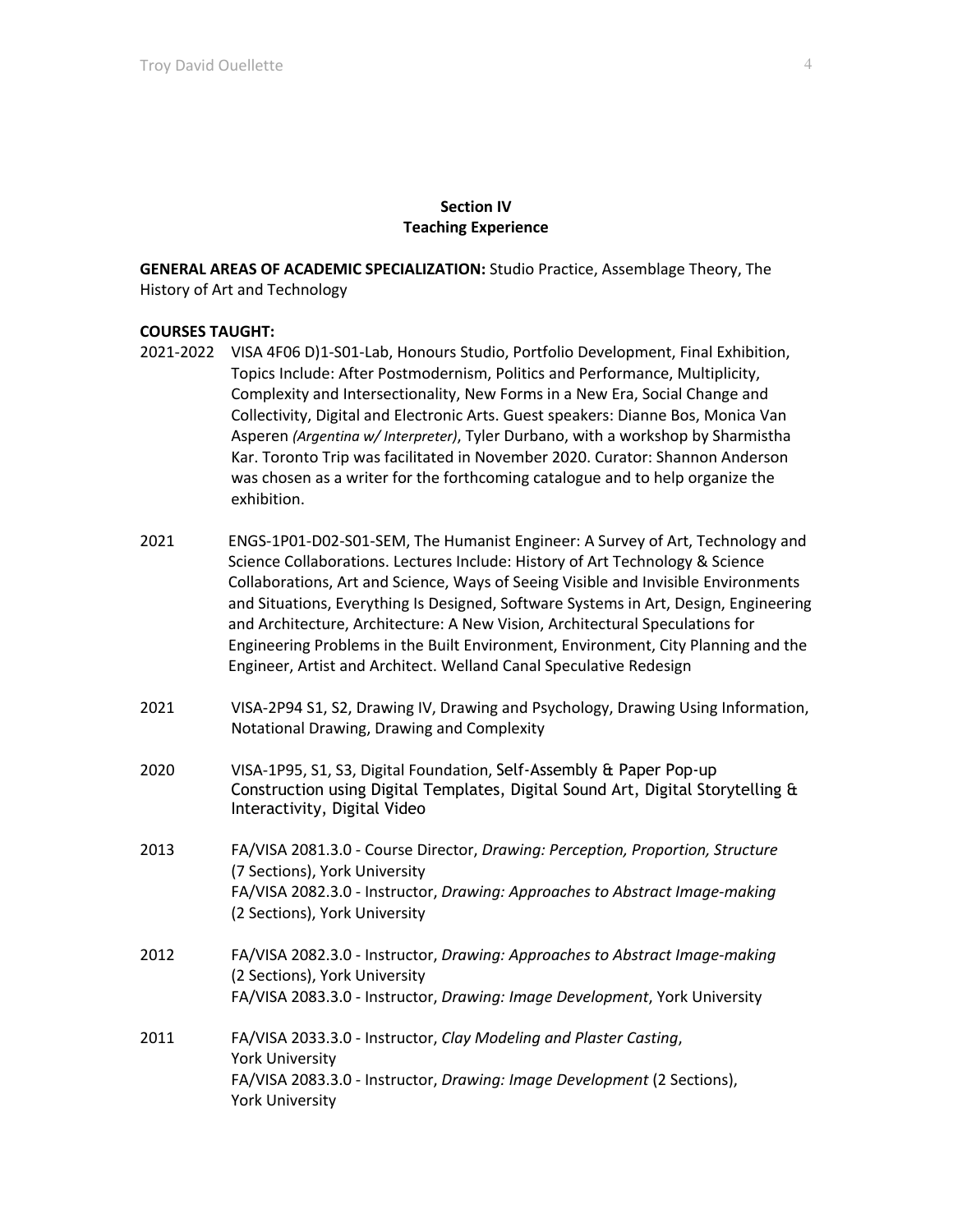| 2010 | FA/VISA 3031.3.0 - Instructor, Introduction to Metal and Wood<br>(2 Sections), York University<br>FA/VISA 2081.3.0 - Instructor, Drawing: Perception, Proportion, and Structure<br>(2 Sections), York University                                     |
|------|------------------------------------------------------------------------------------------------------------------------------------------------------------------------------------------------------------------------------------------------------|
| 2009 | FA/VISA 2031.3.0 - Instructor, Introduction to Metal and Wood, York University<br>FA/VISA 2082.3.0 - Instructor, Drawing: Approaches to Abstract Image-making,<br><b>York University</b>                                                             |
|      | VAS 2220 - Instructor, Sculpture, Installation, Performance, (4 Sections),<br><b>Western University</b>                                                                                                                                              |
| 2008 | VAS 1020 - Instructor, Foundational Studies, (4 Sections), Western University                                                                                                                                                                        |
| 2007 | 27-245 - Graduate Assistant, Video, Digital Media, University of Windsor<br>27-343 - Graduate Assistant, Video, Digital Media, University of Windsor                                                                                                 |
| 2006 | VAS 320 - Instructor, Sculpture, Installation, Performance, Western University<br>VAS 495A - Instructor, Sculpture, Installation, Performance, Western University<br>28-150 - Graduate Assistant, Contemporary Visual Culture, University of Windsor |
| 2005 | 28-150 - Graduate Assistant, Contemporary Visual Culture, University of Windsor<br>27-345 - Graduate Assistant, Digital Media and Interactivity, University of Windsor                                                                               |
| 2004 | FASH 1044 - Instructor, Prop Production, Fanshawe College                                                                                                                                                                                            |

# **Section V Grants and Consultantships**

# **RESEARCH GRANTS OTHER THAN DEPARTMENT:**

| 2019<br>-ongoing | Canada Council Grant, (Participant Only through VibraFusion Lab Collective)<br>Supporting Artistic Practice: Sector Innovation and Development. |
|------------------|-------------------------------------------------------------------------------------------------------------------------------------------------|
| 2015             | Ontario Arts Council – Media Arts Grant<br>Ontario Arts Council – Exhibition Assistance                                                         |
| 2013             | Ontario Arts Council – Exhibition Assistance<br>(with the Audio Lodge Sound Art Collective)                                                     |
| 2012             | Ontario Arts Council – New Media Arts Collective Grant<br>(with the London Ontario Media Arts Association)                                      |
| 2009             | Ontario Arts Council – Exhibitions Assistance                                                                                                   |
| 2008             | Ontario Arts Council – Exhibitions Assistance                                                                                                   |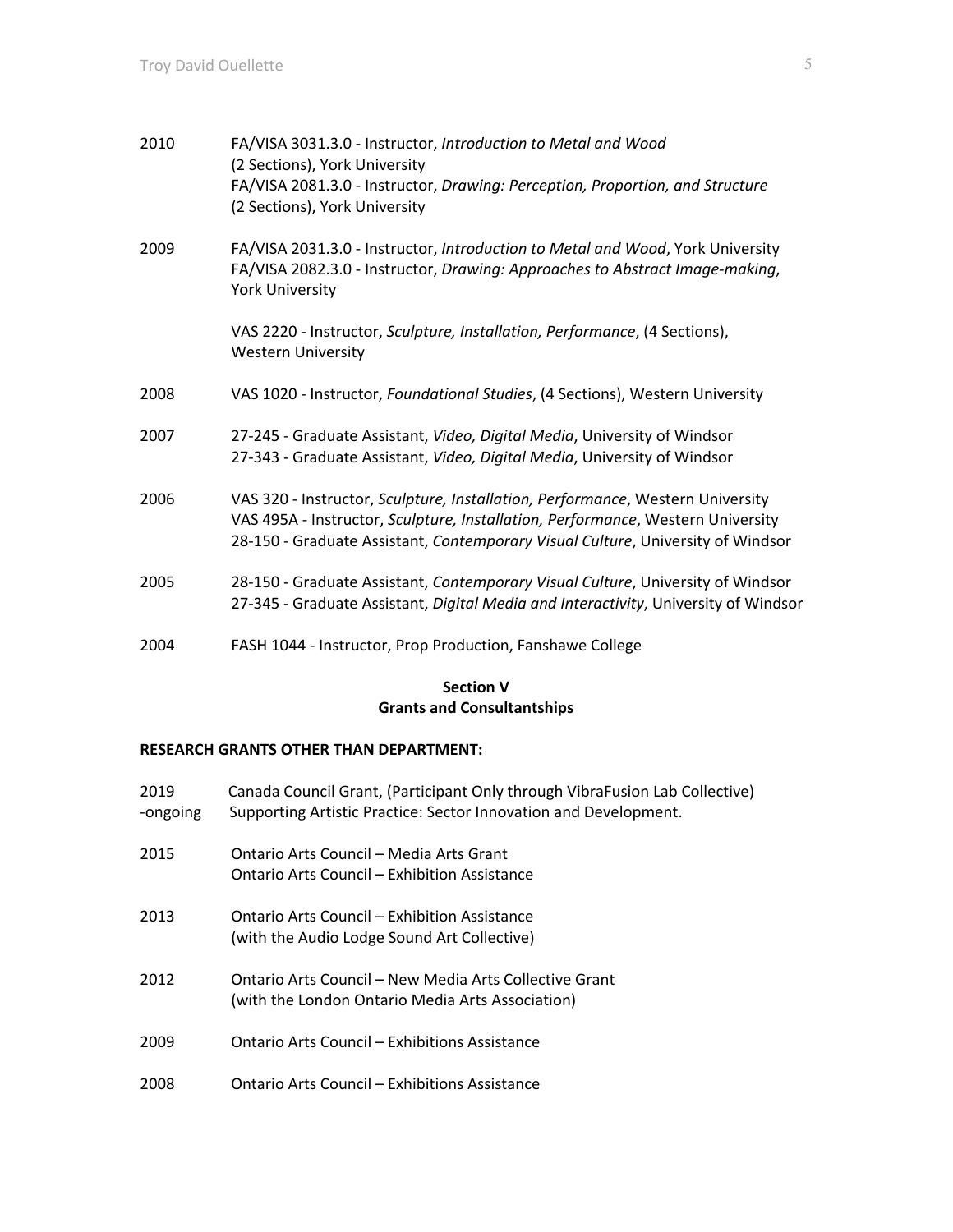- 2008 Ontario Arts Council Production Assistance
- 2006 Ontario Arts Council Exhibitions Assistance

*\*As a PhD candidate from 2009 – 2014 I was ineligible for funding from the Ontario Arts Council and Canada Council for the Arts for personal and professional development.*

#### **DEPARTMENTAL RESEARCH GRANTS:**

2021 Dean's Discretionary Fund

Humanities Research Institute Grant to hire a Research Assistant to aid in the book publication of "Synæsthetics: Media Art Transformations"

- 2020 Humanities Research Institute Grant Media Art Other (Podcasts)
- 2013 Research Fund Award, York University, for research at the Art, Culture and Technology Library and Archive at M.I.T.

#### **INDEPENDENT SUPERVISION COURSES, PROFESSIONAL DEVELOPMENT SUPERVISION:**

- 2021 Independent Study Advisor, Brock University, VISA 3F99 for Quishuang Xia Independent Study Advisor, Brock University, VISA 5P90 for Malcolm Gear MRP External PhD, Comprehensive Exam and Dissertation Advisor for John Ancheta, York University
- 2015 Staff and Work-Study Supervisor, Western University Artlab
- 2008 2009 Independent Study Advisor, Jennifer Dupuis, Western University

Practicum Supervisor, Dixon Bou, Western University

- 2003 Work-Study Supervisor, Jade Rude, The Banff Centre
- 2002 Work-Study Supervisor, Renay Egami, The Banff Centre

Work-Study Supervisor, Jeka Arnold, The Banff Centre

Supervisor, Canada World Youth, The Banff Centre

# **Section VI Exhibitions and Professional Practice**

#### **EXHIBITIONS:**

#### **Exhibitions (Solo)**

2014 *Troy David Ouellette*, Westland Gallery, London, ON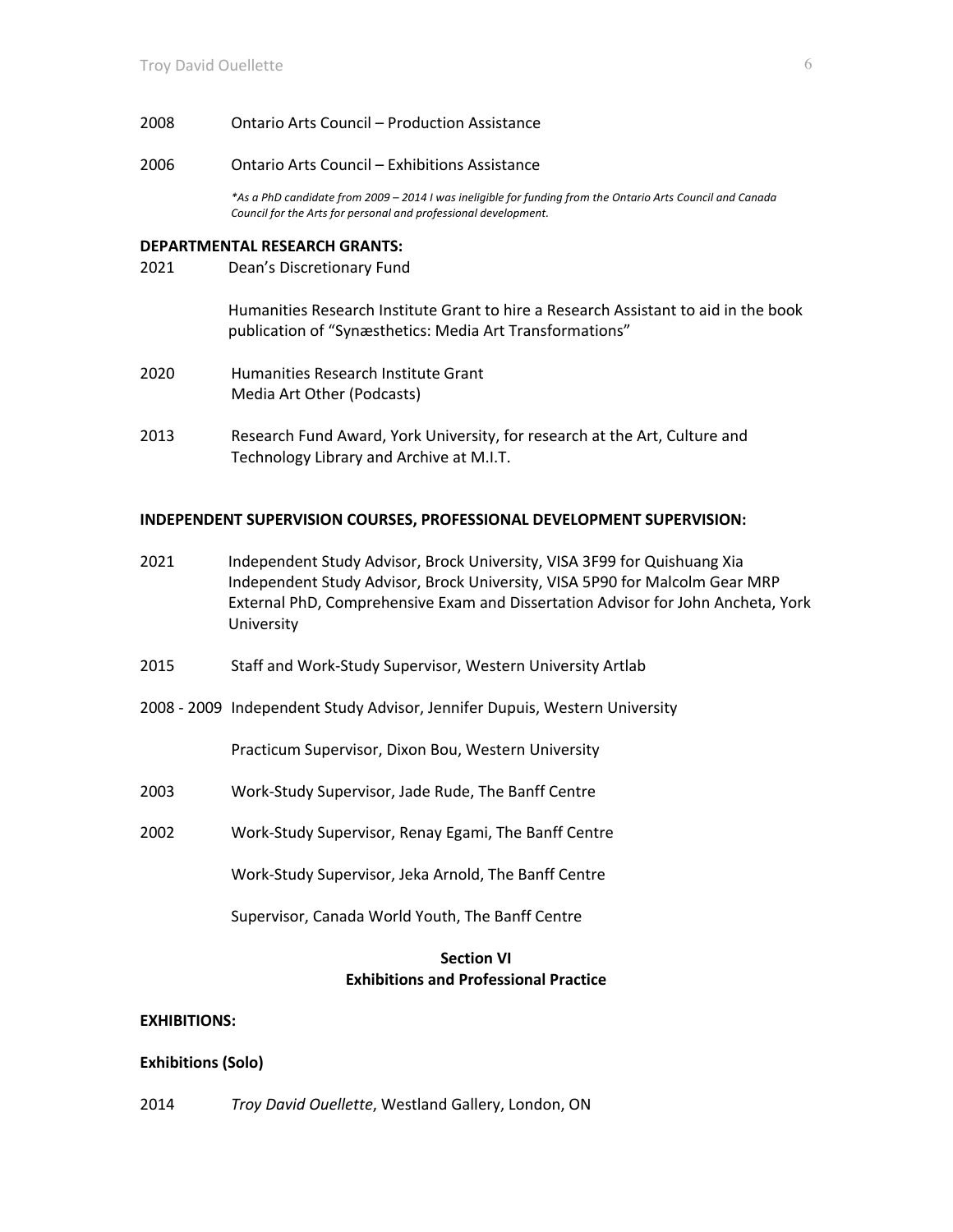| I<br>× |  |  |
|--------|--|--|
|        |  |  |
|        |  |  |
|        |  |  |
|        |  |  |

*Conditions Variable*, SPG, York University, Toronto, ON (doctoral exhibition)

- 2013 *Land/Water/Interface*, with Audio Lodge, Common Ground, Windsor, ON
- 2011 *Lines of Flight*, Gales Gallery, Toronto, ON
- 2010 *Destroyer/Creator*, White Box, Michael Gibson Gallery, London, ON
- 2009 *Stringwave*, W.O.R.C.S. (Western Ontario Residency for Creative Studies), The Research Park, Western University, London, ON

*Networks* (two-person exhibition), Truck Gallery, Calgary, AB

- 2007 *Another Fine Mess*, LeBel Gallery, University of Windsor, Windsor, ON
- 2002 *Hypertype*, The Other Gallery, Banff, AB
- 2001 *Dark Resistance*, a site-specific installation, TemplO, Houston, TX
- 2000 *ASCII***,** The Other Gallery, Banff, AB
- 1997 *Next, A Tale of Four Cities***,** Urban Gallery, Windsor, ON
- 1995 *Time Frames*, The Palace At 4 AM, London, ON
- 1993 *Linkages*, Common Ground, Windsor, ON

### **Group Exhibitions (Canada) (abridged)**

- 2021 *Apart We Were Together*, Faculty Exhibition, Visual Arts, Brock University, Marilyn I Walker, St. Catharines, ON
- 2020 *Hiding in Plain Sight, Embassy Cultural House,* London, ON

*Stop Extinction! Restore the Earth,* Embassy Cultural House, London, ON

2018-2019 *Living River*, Curated by Patrick Mahon and Stuart Reid, Art Gallery of Windsor, Windsor, ON

*UpwithArt 2014*, The Unity Project, London, ON

2017 *Dar'a (Full Circle)*, Curated by Jamelie Hassan, Artcite, Windsor ON

35th Annual *Doin' the Louvre* Artcite, Windsor Ontario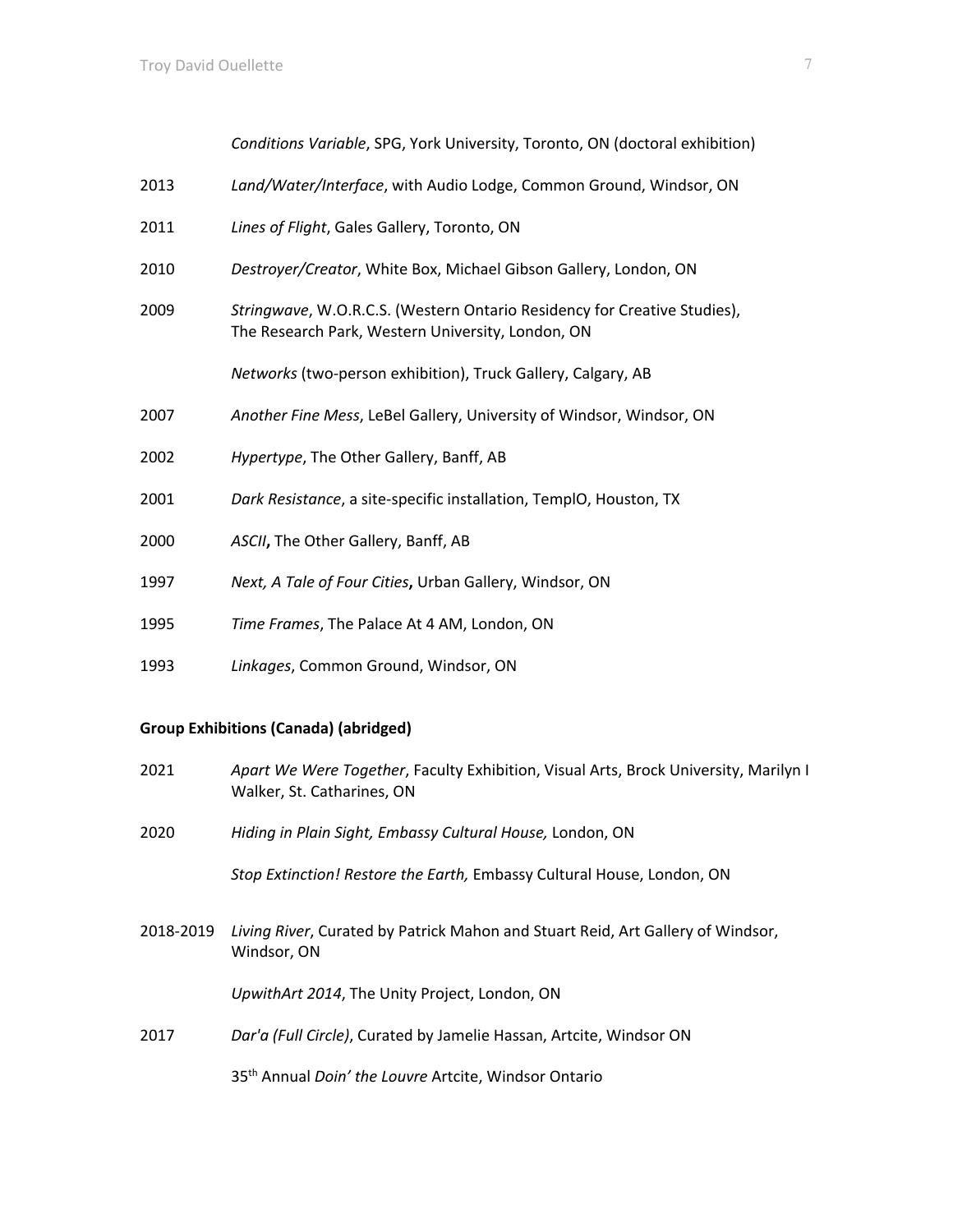2016 *Collagism*, The Art Space, Museum Strathroy-Caradoc, Strathroy, ON *Blank Canvas*, Museum London, London, ON *UpwithArt 2016*, The Unity Project, London, ON

2015 *Waterfall*, Studio 109, Thedford, ON

*Artist's Choice Exhibition*, Westland Gallery, London, ON

*Stories of the City*, SB Contemporary Art, Windsor, ON

*Blank Canvas*, Museum London, London, ON

*UpwithArt 2015*, The Unity Project, London, ON

*Mick Durham and the Fanshawe Connection*, Westland Gallery, London, ON

2014 *Vibrafusion Lab Workshop Exhibition*, with Gordon Monahan, London Ontario Media Arts Association, London, ON

*Square Foot Show*, Westland Gallery, London, ON

*UpwithArt 2014*, The Unity Project, London, ON

*Audiospace 10: Not All There*, with Audio Lodge, Open Space, Victoria, BC

*Time Transposition 1010,* with Audio Lodge*,* Canadian Museum of Nature, Ottawa, ON

*Carte Blanche*, collaboration with Jamelie Hassan, DNA Artspace, London, ON

*Wish List*, Forest City Gallery, London, ON

*Belong to Something*, MFA/PhD Exhibition, Special Projects Gallery, York University.

2013 *No Boys With Frogs*, DNA Artspace, London, ON

*8th Annual Juried Exhibition*, The Art Exchange, London, ON

*Downtown*, with Audio Lodge, Sweet Magic London, London, ON

2012 *7th Annual Juried Exhibition*, The Art Exchange, London, ON

*Sounds (Extra)Ordinary, Broadcasting for Reels*, with Audio Lodge, RE:FLUX festival of music and sound art, Galerie Sans Nom, Moncton, NB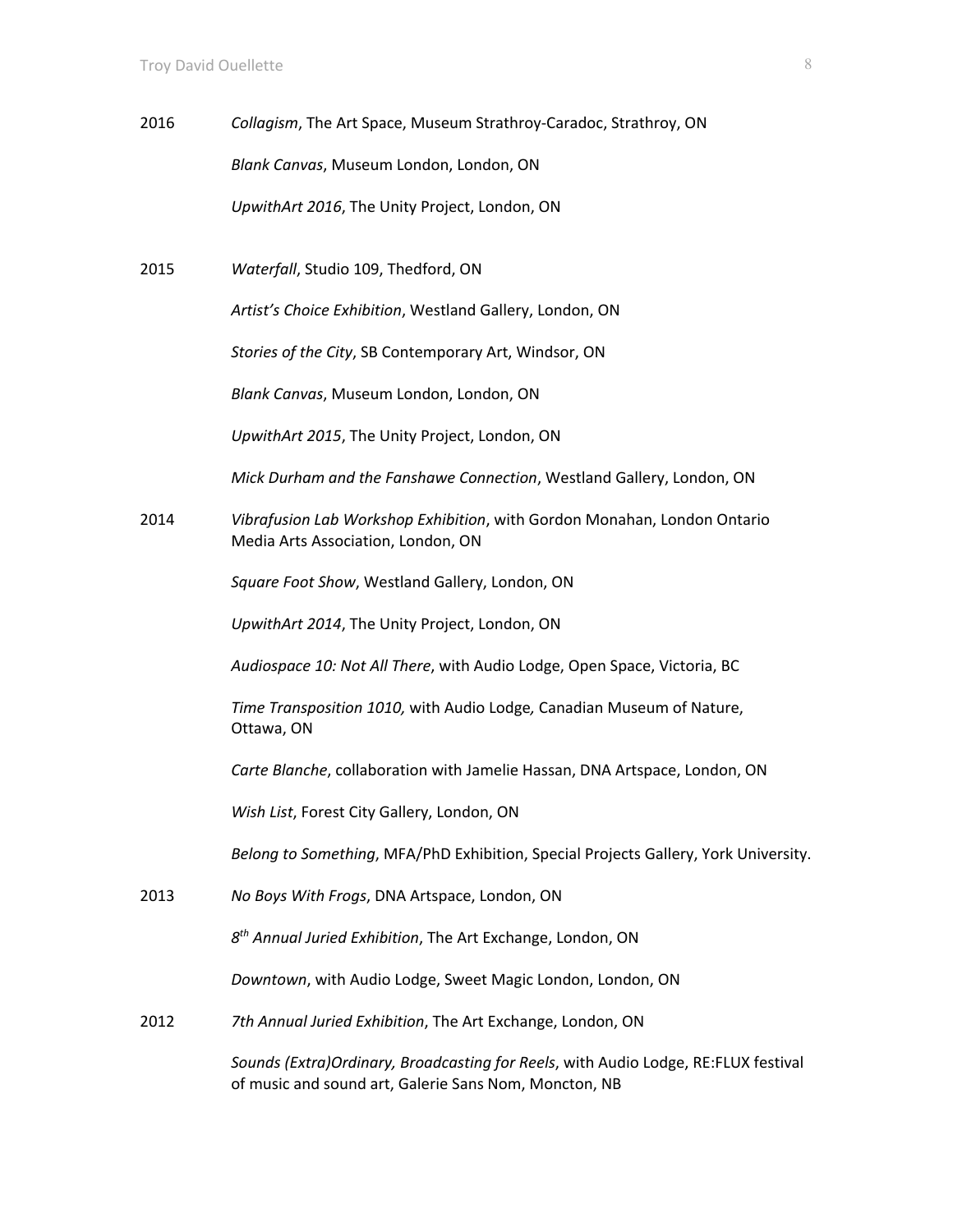| 2011 | Backyard Ecology, Square Pegs, with Audio Lodge, Modern Fuel, Kingston, ON                                        |
|------|-------------------------------------------------------------------------------------------------------------------|
|      | Sounds (Extra) Ordinary, Broadcasting For Reels, with Audio Lodge, Centre for Art<br>Tapes, Halifax, NS           |
| 2010 | Time Transposition 1010, with Audio Lodge, McIntosh Gallery, Western University,<br>London, ON                    |
|      | New Works, Gales Gallery, Toronto, ON                                                                             |
|      | At the Boundary of the Self, OCAD University Gallery, Toronto, ON                                                 |
|      | LK198, Voluminous Trace, Diversion Series, London Ontario Live Arts<br>(LOLA) Festival, London, ON                |
|      | Detritus Ecologies, Gallery 101, Ottawa, ON                                                                       |
|      | Test Site, Durham Art Gallery, Durham, ON                                                                         |
| 2009 | Orange 3, EXPRESSION, Centre d'exposition, Saint-Hyacinthe, QB<br>Interurbanicity, Third Space, St. John, NB      |
| 2007 | [SIC], Faculty Exhibition, Western University, London, ON                                                         |
|      | The Wall, Art Gallery of Windsor, Windsor, ON                                                                     |
|      | Altered Eco, Artcite, Windsor, ON                                                                                 |
|      | Windsor Biennial 2007, Art Gallery of Windsor, Windsor, ON (Jurors: Jessica<br>Bradley, Theo Simms, Aaron Timlin) |
|      | Out of Place: Landscape Displacements Disconnects, Gallery 96, Stratford, ON                                      |
|      | Oh Other Where Art Thou, Art Gallery of Windsor, Windsor, ON                                                      |
| 2006 | Fall In, Artcite, Windsor, ON                                                                                     |
|      | Art Against War, Cube Gallery, Ottawa, ON                                                                         |
|      | Make Invisible Work Visible, Artcite, Windsor, ON                                                                 |
|      | The Urban Archivist, Media City Video Festival, House of Toast, Windsor, ON                                       |
|      | Accidental Citizens, LeBel Gallery, University of Windsor, Windsor, ON                                            |
| 2004 | Faculty Exhibition, The Banff Centre, Banff, AB                                                                   |
|      |                                                                                                                   |

*Works from the Waste Collective Inc*., Canmore Arts Festival, Canmore, AB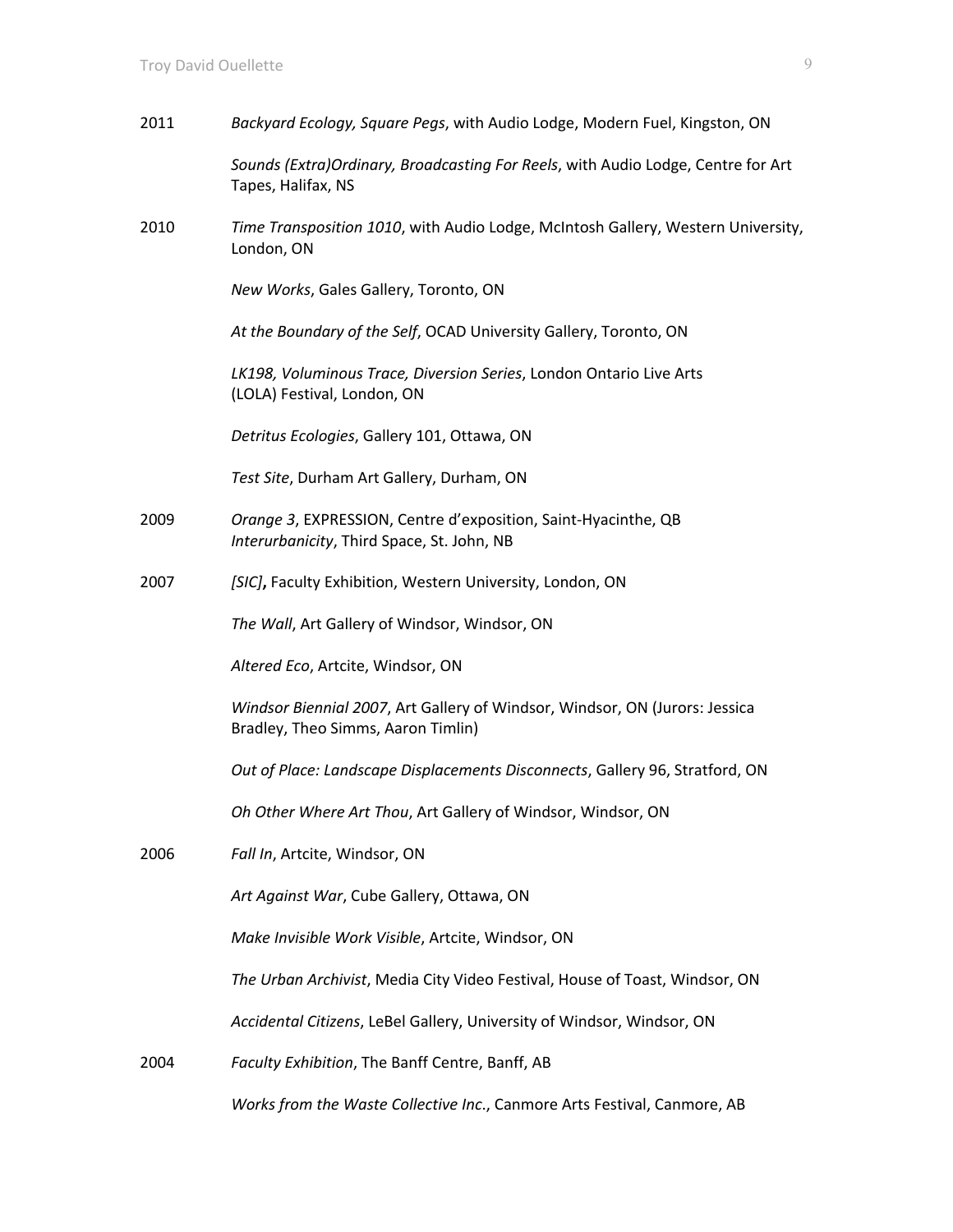*What's Happenin'?*, The Other Gallery, Banff, AB

2003 *ASCII Book*, The Book Mobile, Montreal, QB/Philadelphia, PA

# **Group Exhibitions (International)**

| 2012 | AutOrganizaciones, with Audio Lodge, Museo Bolivariano de Arte Contemporáneo,<br>Santa Marta, Columbia (Curators: Alexandra Gelis and Manuel Zuñiga) |
|------|------------------------------------------------------------------------------------------------------------------------------------------------------|
| 2010 | Downtown, with Audio Lodge, The University of Sydney Art Gallery, The<br>University of Sydney, Sydney, Australia                                     |
| 2008 | Near Everywhere, Gallery Artists Studio Projects, Boston, MA (Curator: Ellen<br>Driscoll)                                                            |
| 2007 | Actual Size Biennial, Contemporary Art Institute of Detroit, Detroit, MI                                                                             |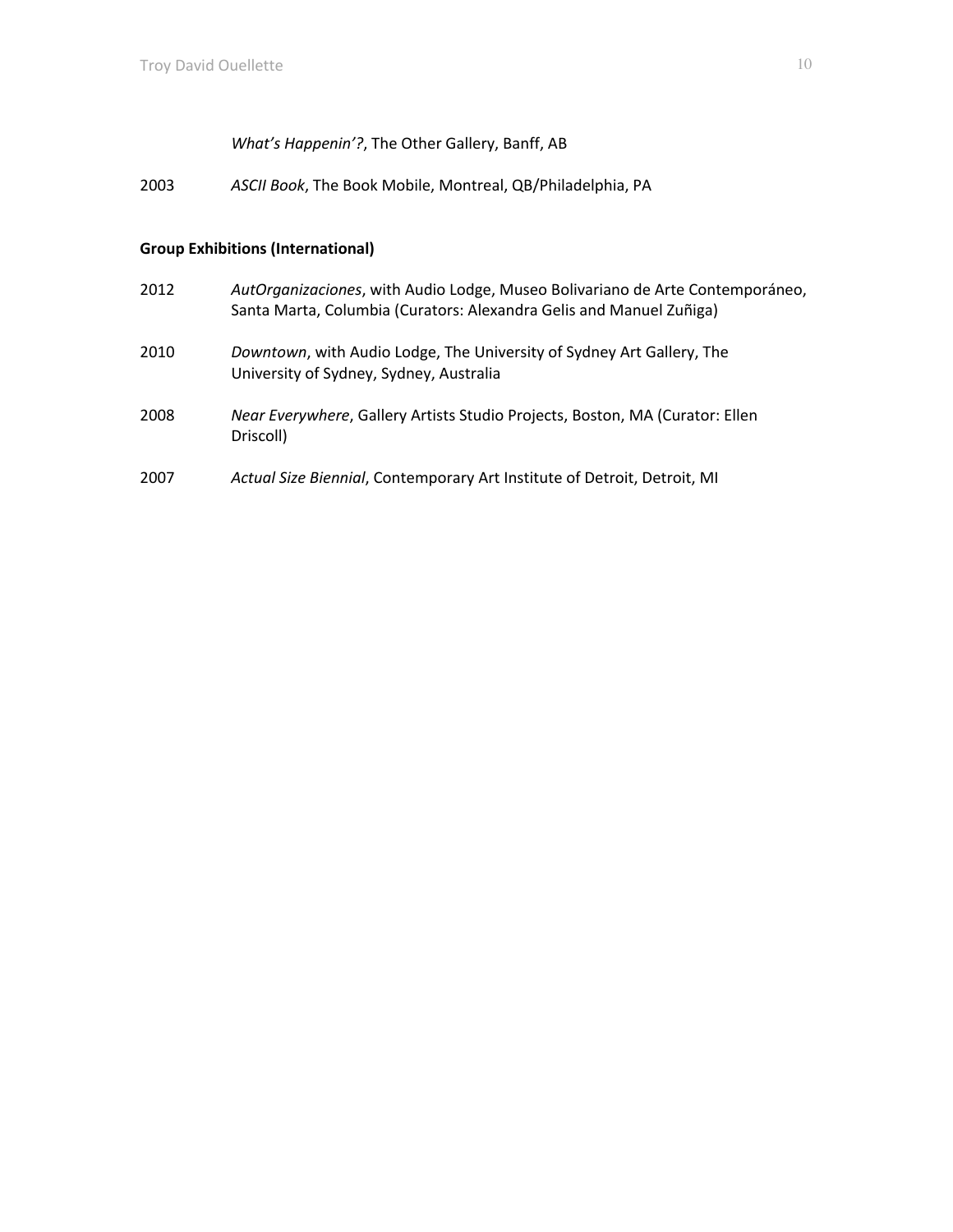# **Performances/Site Works:**

| 2016 | Audio Lodge, Artlab Gallery, Western University London, ON                                                                                                                                          |
|------|-----------------------------------------------------------------------------------------------------------------------------------------------------------------------------------------------------|
| 2012 | Audio Lodge Live, in performance with Transmorphos and David Bobier (in<br>partnership with the Centre for Learning Technologies at Ryerson University), Nuit<br>Blanche, Museum London, London, ON |
| 2011 | Faust's Temptation, with Audio Lodge Collective in performance with Charlie<br>Egleston, Nuit Blanche, Museum London, London, ON                                                                    |
|      | Audio Lodge Live, with Keir Neuringer (New York City) and Brandon Miguel Valdivia<br>(Toronto), Merigold Studios, London, ON                                                                        |
|      | Audio Lodge Live, Aeolian Hall, London, ON                                                                                                                                                          |
|      | Audio Lodge Live, Electric Eclectics VI, Meaford, ON                                                                                                                                                |
| 2010 | Speakers, Audio Lodge with Blackhole Factory (Berlin), Forest City Gallery,<br>London, ON                                                                                                           |
| 2010 | Magnetic Resonance, with Audio Lodge, Brendan's, London, ON                                                                                                                                         |
| 2009 | Downtown, with Audio Lodge, Field Recording Performance, London, ON                                                                                                                                 |
| 2005 | The Urban Archivist, Windsor, ON                                                                                                                                                                    |
|      | Envirobotic Greenhouse Prototype, Site Specific Installation, London, ON                                                                                                                            |
| 2004 | Power Play, Blenheim, ON                                                                                                                                                                            |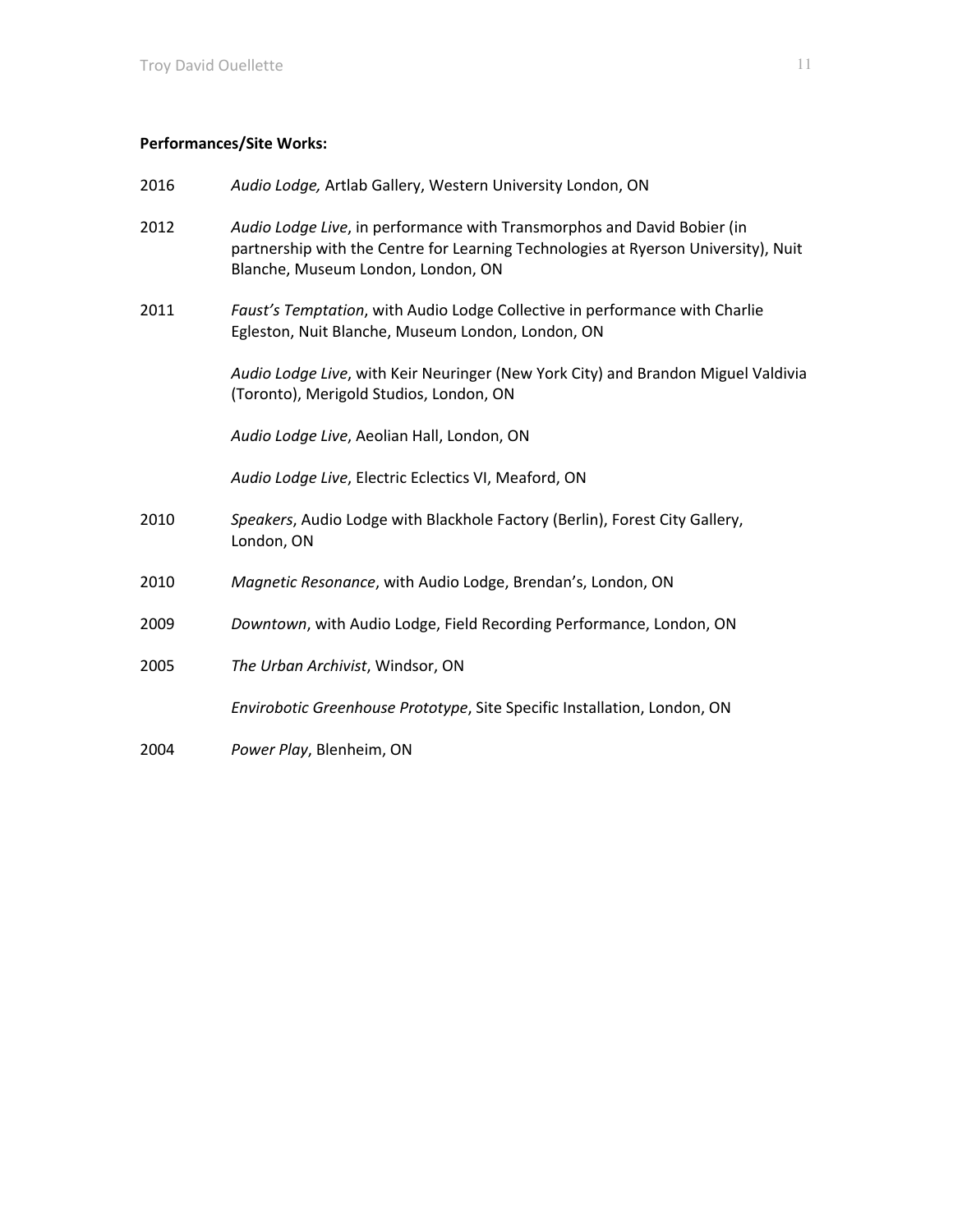# **CURATORIAL PROJECTS:**

| 2015 | Slip: Jenna Faye Powell and Jill Price, Westland Gallery, London, ON                                                                                                       |
|------|----------------------------------------------------------------------------------------------------------------------------------------------------------------------------|
|      | Jim Telfer: Batik Influenced Watercolours, Westland Gallery, London, ON                                                                                                    |
|      | Margarethe Vanderpas: Land of Heart's Desire, Westland Gallery, London, ON                                                                                                 |
|      | Artist's Choice, Westland Gallery, London, ON                                                                                                                              |
|      | Cheryl Langford, Peter Karas and Corinne Garlick, Westland Gallery,<br>London, ON                                                                                          |
| 2014 | Crossroads: Donna Andreychuk and Jamie Jardine, Westland Gallery,<br>London, ON                                                                                            |
|      | Temporary Structures, Westland Gallery, London, ON (Artists: Heather Carey,<br>Jenna Faye Powell, Sandra Martin, Matt Trueman, Tom Seymour)                                |
|      | Robert Davidovitz and Lisa Johnson, Westland Gallery, London, ON                                                                                                           |
|      | Paul Brunelle and Peter Burke, Westland Gallery,<br>London, ON                                                                                                             |
|      | Futurity and Photography, Westland Gallery, London, ON (Artists: Ron Benner,<br>Amy Creighton, Jamelie Hassan, Rehab Nazzal, Rob Nelson, Robert Pennee,<br>Marnie Wedlake) |
|      | Geographica: Tim Cosens, Westland Gallery, London, ON                                                                                                                      |
|      | Painting it Real: Angela Lorenzen and Cathy Groulx, Westland Gallery,<br>London, ON                                                                                        |
|      | Miniature Show, Westland Gallery, London, ON                                                                                                                               |
|      | Wyn Geleynse: Whitebox featuring works by Ross Bell,<br>Westland Gallery, London, ON                                                                                       |
|      | Radek Vizina & Erich Deleeuw, Westland Gallery, London, ON                                                                                                                 |
|      | Cliff Kearns: Life Can Become a Numbers Game, Westland Gallery,<br>London, ON                                                                                              |
| 2013 | The Art of Old South, Westland Gallery, London, ON (Artists: Amelia Husnik, Sue<br>Garrington, Len Hughes and Cheryl Radford)                                              |
|      | Greg Ludlow: Overloaded, Westland Gallery, London, ON                                                                                                                      |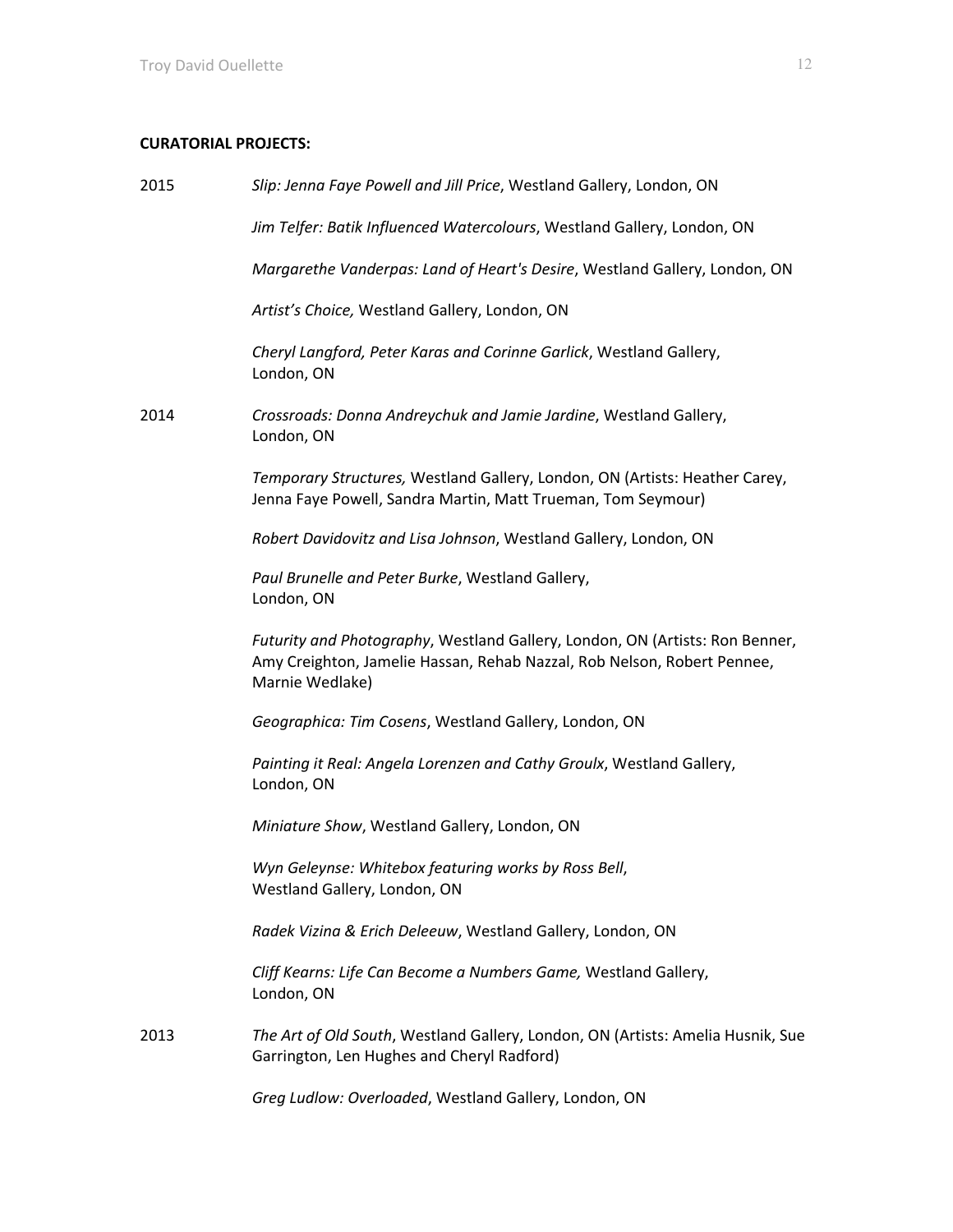*Margarethe Vanderpas: Autumn Splendor*, Westland Gallery, London, ON *Derek McLarty: After Hours*, Westland Gallery, London, ON

*John Schuster: Ghosts of Wounded Knee*, Westland Gallery, London, ON

*Wendy Farrow: Selected Works*, Westland Gallery, London, ON

*Birds in Art*, Westland Gallery, London, ON

*The Square Foot Show*, Westland Gallery, London, ON

*Grand Opening Exhibition*, Westland Gallery, London, ON

2008 *299,337.98 km/sec.,* Artlab, Western University, London, ON (class exhibition related to the nature of light)

#### **CONFERENCES/SYMPOSIA PRESENTATION PAPERS:**

- 2017 Symposium The Living River Project: Art, Water and Possible Worlds Guest Speaker, Art Gallery of Windsor, Windsor, ON
- 2015 Director/Coordinator: *Media Space/Media Place*, London Ontario Media Arts Association, London, ON
- 2007 *Art and Public Policy in the Aftermath of the Visual Art Summit*, paper presented on the State of the Arts in Canada, CARFAC Symposium, Museum London, London, ON

*Psychogeography and Border Culture*, paper presented A Borderline Case Symposium, University of Windsor/Art Gallery of Windsor, Windsor, ON

#### **VISITING ARTIST LECTURES:**

2015 *Mick Durham and the Fanshawe Connection*, Artist talk with Michael Durham, Jeff Willmore and Jacquie Gillespie, Westland Gallery, London, ON

*E.A.T. the Archive*, *Media Space/Media Place*, Museum London, London, ON

- 2014 *New Materialism and Assemblage Theory in Relation to Creativity,* Guest Lecturer, Artists of Oxford at the Woodstock Art Gallery, Woodstock, ON
- 2014 *Gallery Practices*, Guest Speaker, St. Thomas-Elgin Artist Guild, The St. Thomas-Elgin Public Art Centre, St. Thomas, ON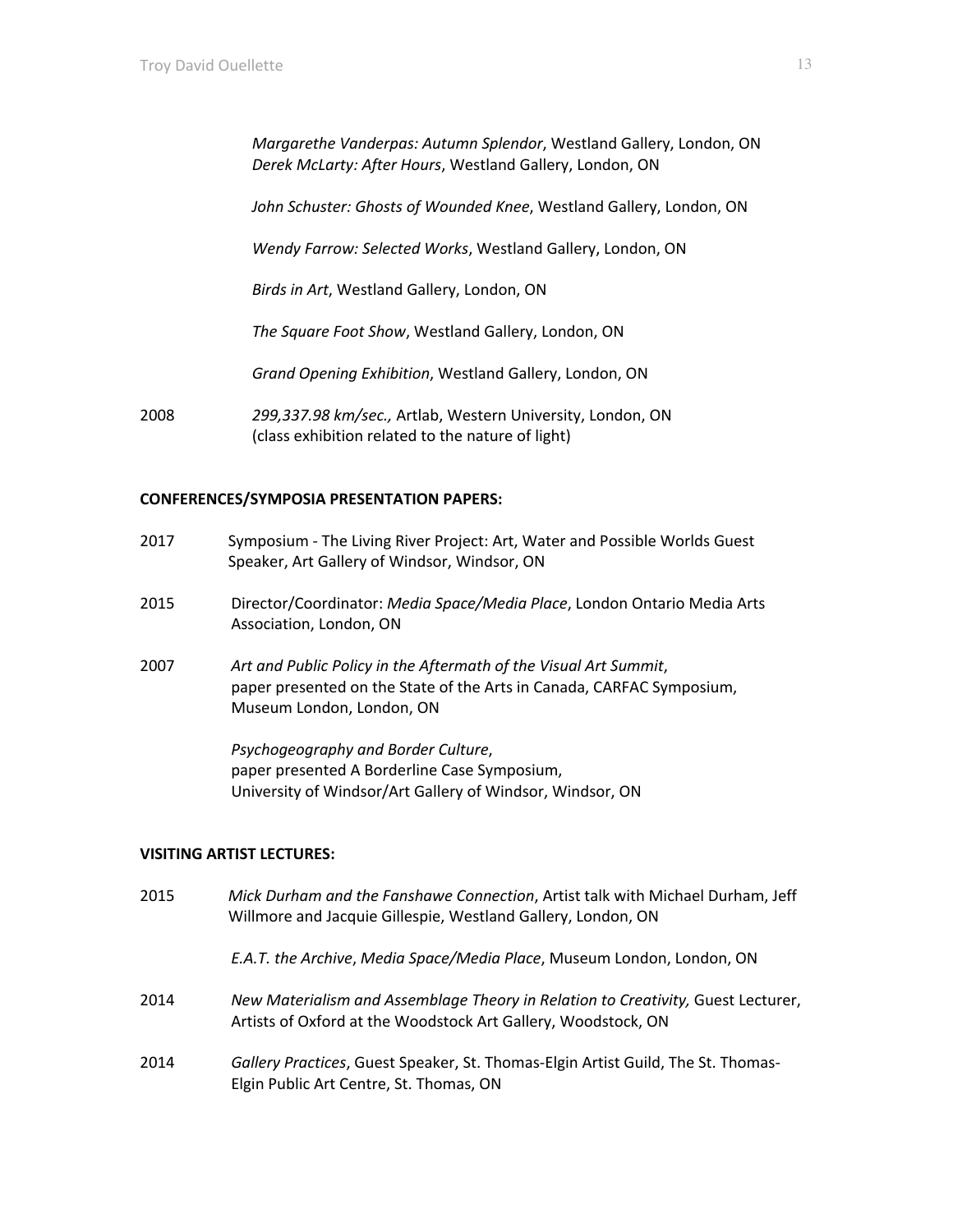2013 *Atmospheric Recordings*, London Ontario Media Arts Association, Guest Speaker, Museum London, London, ON 2012 *Artist Talk*, Guest Speaker, Graduate Studio Program, Western University, London, ON *Artist Talk*, Guest Speaker, Fanshawe College, London, ON 2011 *Sound Materials/Sound Machines*, Guest Lecturer, York University, Toronto, ON 2010 *Artist Talk*, Audio Lodge, Public Programming Workshop, Museum London, ON 2009 *Artist Talk*, Guest Artist, Masters Critique & Practicum Class, Western University, London, ON *An Untidy State#2*, *Time Out Artist Series*, London, ON 2007 *Salon des Refusé: The Image of Waste in Visual Culture*, Guest Lecturer, University of Windsor, Windsor, ON *Subculture and Counterculture*, Guest Lecturer, 28-150 Contemporary Visual Culture, University of Windsor, Windsor, ON *Dissent and Visual Culture*, Guest Lecturer, 28-150 Contemporary Visual Culture, University of Windsor, Windsor, ON *Sound Shapers: Sounds from the Ether 1900–1960*, Guest Lecturer, Museum London, London, ON 2005 *On the Nature of Food Production,* Guest Lecturer, 27-0385 Green Corridor Project, University of Windsor, Windsor, ON *Counter Culture and the Left University*, Guest Lecturer, 28-150 Contemporary Visual Culture, University of Windsor, Windsor, ON

# **DISSERTATION/THESES/ESSAYS/MONOGRAPHS/CATALOGUES/BOOKS:**

2022 Foreword to the 4F06 Capstone Exhibition Catalogue Forthcoming

| $2020 -$<br>ongoing | Synaesthetics: A Study of Media Art, Perception and The Translation Between the<br>Senses.                                   |
|---------------------|------------------------------------------------------------------------------------------------------------------------------|
| 2019                | Full Steam Ahead: Water Systems Esthetics, London ON                                                                         |
| 2015                | Media Space / Media Place, Seminar Catalogue. Troy David Ouellette, ed., London<br>Ontario Media Arts Association, London ON |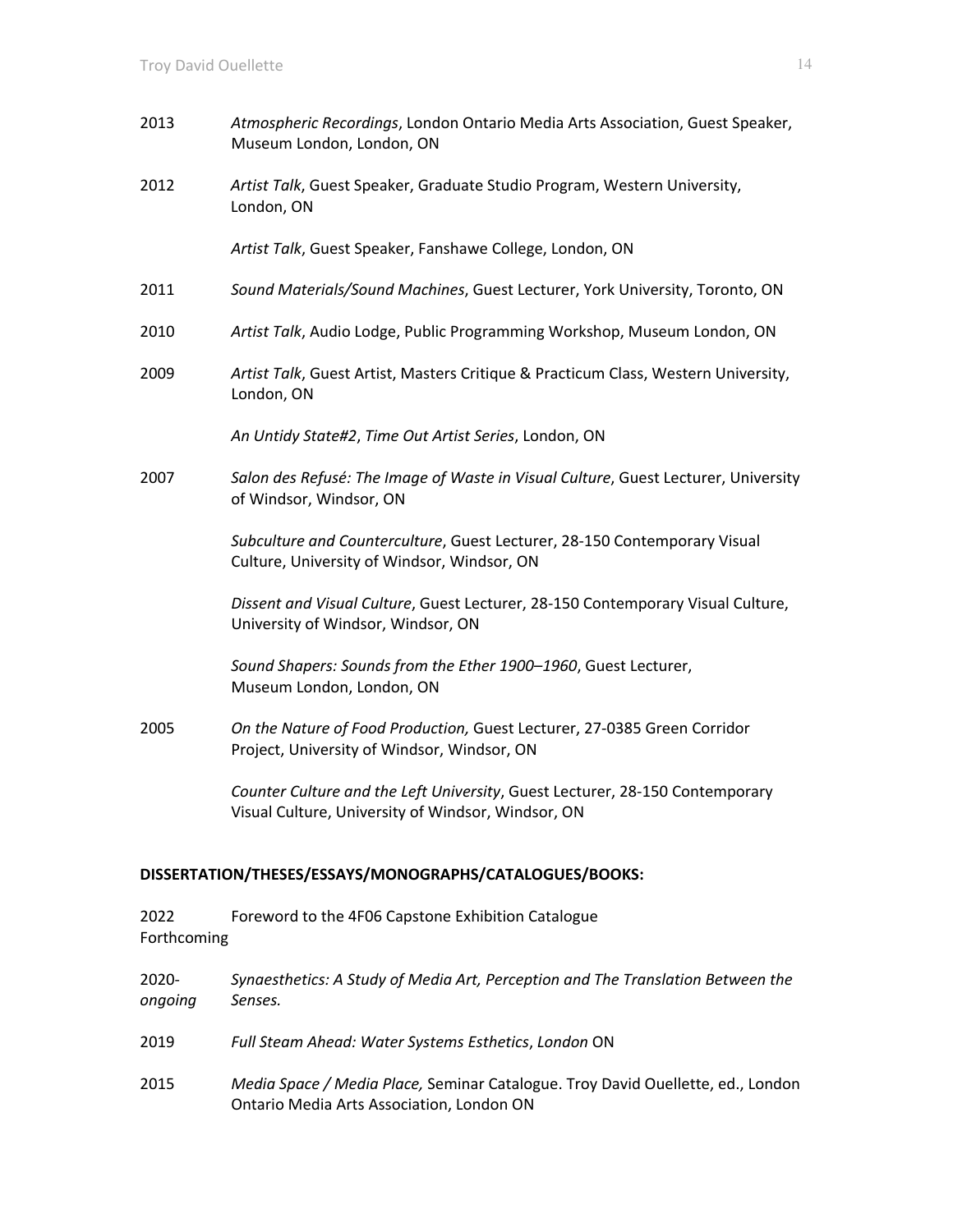*A Study of Institutional Studio Practice Part Two: The New Bauhaus in Canada and the influence of Atkinson, Binning, Erikson, Oberlander, Weininger.*

*Introduction*, Patrick Thibert, Exhibition Catalogue, DNA Artspace, London, ON

- 2014 *Futurity and Photography*, Exhibition Catalogue, Westland Gallery, London, ON www.westlandgallery.ca
- 2014 *Conditions Variable: Assemblage Theory and Systems Theory in Creative Practice,* PhD Dissertation, York University, Toronto, ON, www.troydavidouellette.com
- 2011 *The Text Outside/Outside the Text Imagining the Street in the Autobiography of Alice B. Toklas*, York University, Toronto, ON, www.academia.edu
- 2010 *A Study of Institutional Studio Practice Part One: The New Bauhaus in America and the Influence of György Kepes*, York University, Toronto, ON, www.academia.edu

*Blue Collar/White Coat and Hygiene Semiotics: a position paper on conceptual art, cleanliness, maintenance and the clinical*, York University, Toronto, ON, www.academia.edu

2007 *Another Fine Mess: Ghost Writing in the Cultural Debris Field*, MFA Thesis, University of Windsor, Windsor, ON, www.academia.edu

# **DISCOGRAPHY:**

- 2011 *Speakers*, Audio Lodge Live, Forest City Gallery, 6 March 2010, limited edition CD
- 2010 *Time Transposition 1010*, A 24 hour audio recording and printed score, limited edition, 64GB compact flash

#### **BIBLIOGRAPHY (papers and refereed journals about the artist's work):**

*Hiding In Plain Sight*, Embassy Cultural House Press, 2020 (exhibition publication)

- Un-authored, *At the Boundary of the Self*, Toronto, ON: York University/Ontario College of Art and Design University, 2010 (exhibition publication)
- *POIESIS XIII*, *A Journal of the Arts and Communication*, Toronto, ON: EGS Press, 2011, p. 147 ISBN 1492-4986

Sequenza21/ - *The Contemporary Classical Music Community* http://www.sequenza21.com/page/3/ March 16, 2011.

Babin, Sylvette, Marcel Blouin and Genevieve Ouellet eds., *l Nostro Gusto: Orange 3,*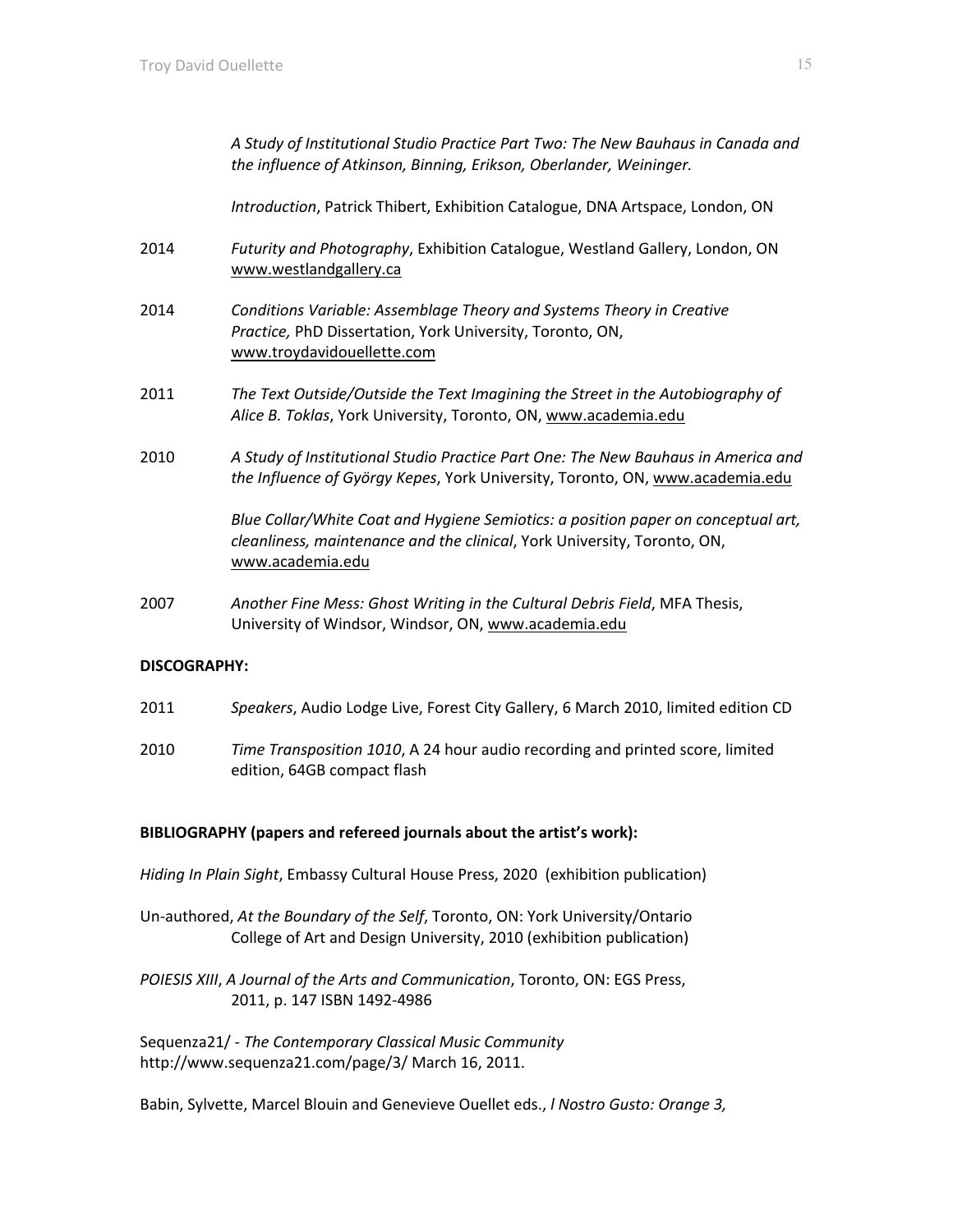- St. Hyacinthe, Quebec: EXPRESSION, 2012 (book)
- Driscoll, Ellen, ed., *Near Everywhere*, Brookline, MA: GASP/Lulu Publications, 2009 (exhibition publication)
- Myhr, Chris, *Broadcasting for Reels: Sounds (Extra) Ordinary*. Halifax, NS: Centre for Art Tapes, 2012 (exhibition publication)

# **ARTICLES / REVIEWS (print):**

Benner, Ron, *Hiding in Plain Sight Exhibition and Catalogue*, Review, Embassy Cultural House Publication, December, 2021 p. 3

Cherniak, Vince*, Artists do Their Own Curating at The Westland*, London Yodeller, 22 March, 2015, Art & Books

Belanger, Joe, On the Canvas: *Photographic work pushes boundaries*, The London Free Press, 26 August, 2014 Troy David Ouellette, Curator

Belanger, Joe, *Abstract Artists Offer Life's Magic, Weather's Complexities*, London Free Press, 10 March, 2014

Bellavy, Emily, *This Garbage Talks*, *The Scene*, The Windsor Star, 3 July 2007, C1

Bunce, Jonathan. *Paul Walde Subverts Nature as Culture*, Musicworks, #109, feature length article on Audio Lodge with accompanying CD, p. 29-37, tracks 2-4, 2011

Rumleski, Kathy, *Sign of the times Mapping Medievalism,* 18 October 2011, London Free Press, http://www.lfpress.com/entertainment/2010/10/18/15736211.html

# **RADIO / TELEVISION / PODCAST:**

- *Apart We Were Together* (faculty exhibition at Brock University) Interview for iHeart Radio, Tom McConnell Show, October, 2021
- Forword Podcast, Brock University, *Art and Engineering*, interview with Alison Innes for the Faculty of Humanities at Brock University, August, 2021
- *Trace Elements*, Troy David Ouellette interview with Ian Doig Phaneuf London Fuse TV, London, ON, 15 March 2015
- *Works on Paper*, Troy David Ouellette interview with Ken Eastwood, Rodgers Television, London, ON, 4 March 2014
- *Detritus Ecologies*, CBC Ottawa, (News at Six), exhibition review for Detritus Ecologies, Gallery 101, Ottawa, ON, 17 April 2010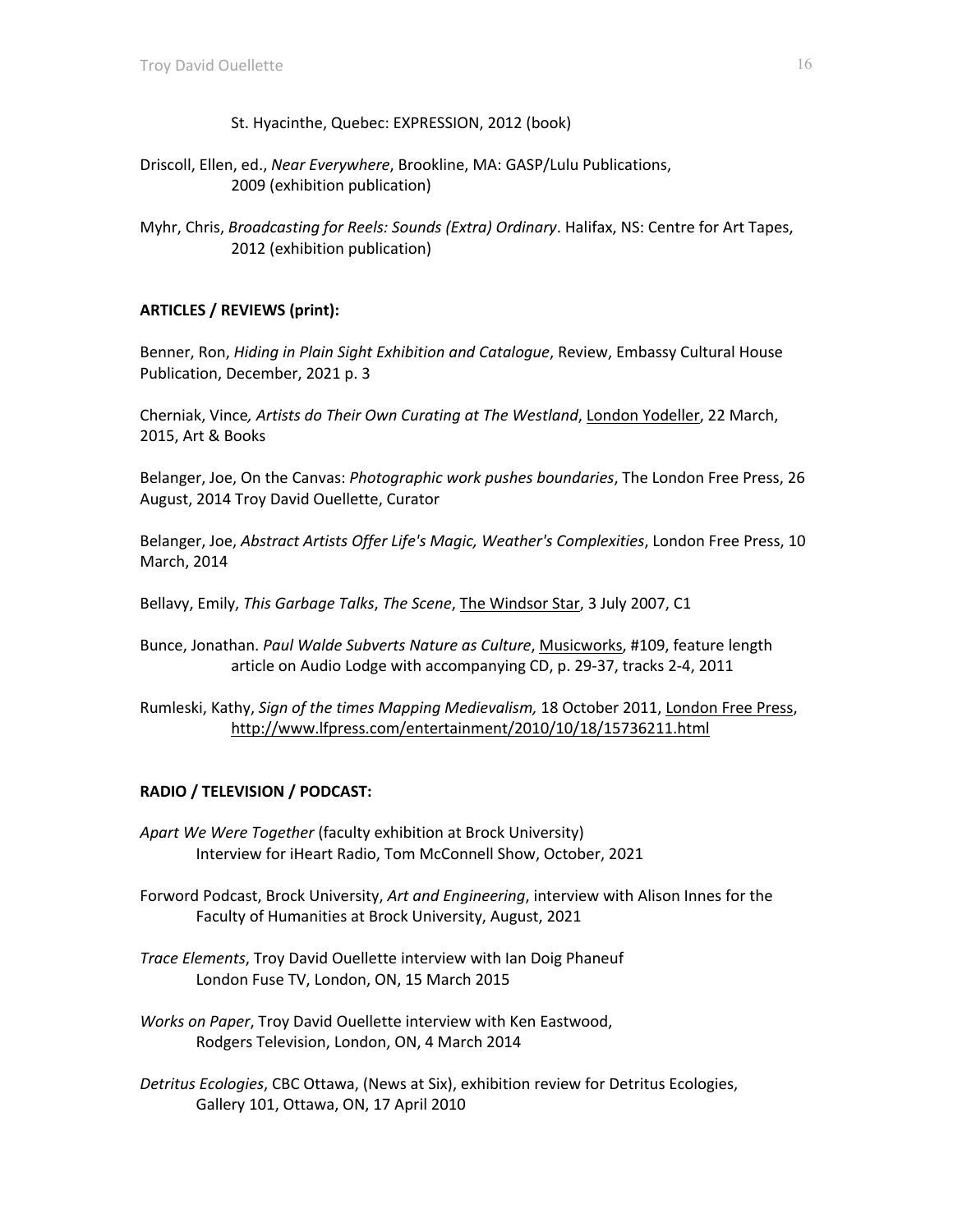- *Audio Lodge* interview with Richard Moule, *Beyond the Beyond*, CHRW 94.9 FM, London, ON, 29 September 2009
- *Altered Eco, Troy David Ouellette*, interview with Pat Jeflyn, CBC Windsor, (News at Six), 3 July 2007
- *Synthetics*: A History of Early Electronic Instruments, 1 hour Radio Show, Troy David Ouellette, Banff Centre Radio, Banff, Alberta, 2000

# **ARTIST RESIDENCIES:**

| 2016 | Artist-in-residence, Youth Council, Museum London, London, ON                                                                                              |
|------|------------------------------------------------------------------------------------------------------------------------------------------------------------|
| 2015 | Artist-in-residence, New School of Colour, Unity Project, London, ON                                                                                       |
| 2013 | Artist-in-residence, with Audio Lodge, Pelee Island Residency, Pelee Island, ON                                                                            |
| 2009 | Artist-in-residence, W.O.R.C.S. Residency, Western Ontario Residency for Creative<br>Studies, Research Park, Western University, Research Park, London, ON |
| 2007 | Artist-in-residence, The Banff Centre, Banff, AB                                                                                                           |
| 2001 | Artist-in-residence, TemplO, Houston, TX                                                                                                                   |

# **GALLERY REPRESENTATION:**

Art Metropole, (Audio Lodge), Toronto, ON Westland Gallery, London, ON The Art Exchange, London, ON

#### **COLLECTIONS:**

McIntosh Gallery, London, ON Westland Gallery, London, ON Numerous private collections

# **Section VII University Service**

#### **COMMITTEES:**

2022 Recruitment Committee, Brock University, St. Catharines Arts & Science programme committee, Brock University, St. Catharines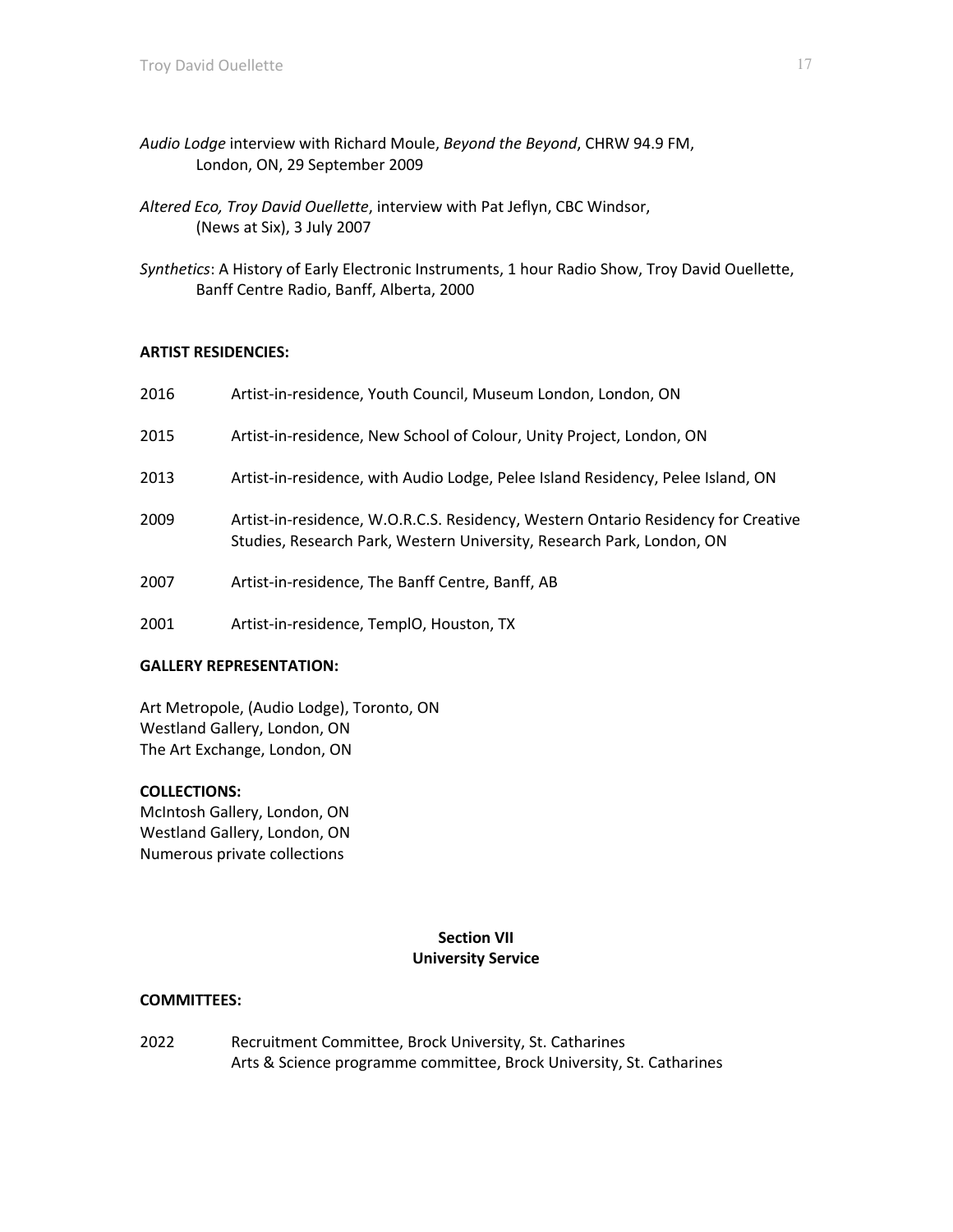| 2021<br>ongoing | Department Service: Portfolio Review for Incoming Students                                 |
|-----------------|--------------------------------------------------------------------------------------------|
|                 | Visual Arts, Hiring Committee, Brock University, St. Catharines                            |
| 2020            | <b>Engineering Advisory Committee</b>                                                      |
| 2016            | Departmental Review Committee, Fine Art, Fanshawe College, London, ON                      |
| 2010            | PhD Planning and Development Committee, York University, Toronto, ON                       |
|                 | Departmental Review Committee, Fine Art, Fanshawe College, London, ON                      |
| 2009            | Incoming Portfolio Review Committee, Western University, London, ON                        |
| 2008            | Incoming Portfolio Review Committee, Western University, London, ON                        |
|                 | Departmental Review Committee, Fine Art, Fanshawe College, London, ON                      |
|                 | 2002 - 2004 Adjudicator, New Works Program, The Banff Centre, Banff, AB                    |
|                 | 2002 - 2004 Adjudicator, Leighton Colonies, Residency Program, The Banff Centre, Banff, AB |
|                 | 2001 - 2004 Adjudicator, Thematic Residency Program, The Banff Centre. Banff, AB           |
|                 | 2001 - 2004 Adjudicator, Self-Directed Residency Program, The Banff Centre, Banff, AB      |
|                 |                                                                                            |

2001 - 2004 Adjudicator, *Fondo Nacional para la Cultura y las Artes*, Banff/Mexico Residency Program, Banff, AB

# **Section VIII Community/External Academic Service and Related Job Experience**

#### **PRESENTATIONS/WORKSHOPS:**

- 2014 Instructor, *Field Recording for the Novice*, London Ontario Media Art Association, London, ON
- 2013 Instructor, *Field Recording and Sampling*, London Ontario Media Arts Association, London, ON

### **PROFESSIONAL LEADERSHIP:**

2015-2016 Chair, London Ontario Media Arts Association (LOMAA), London, ON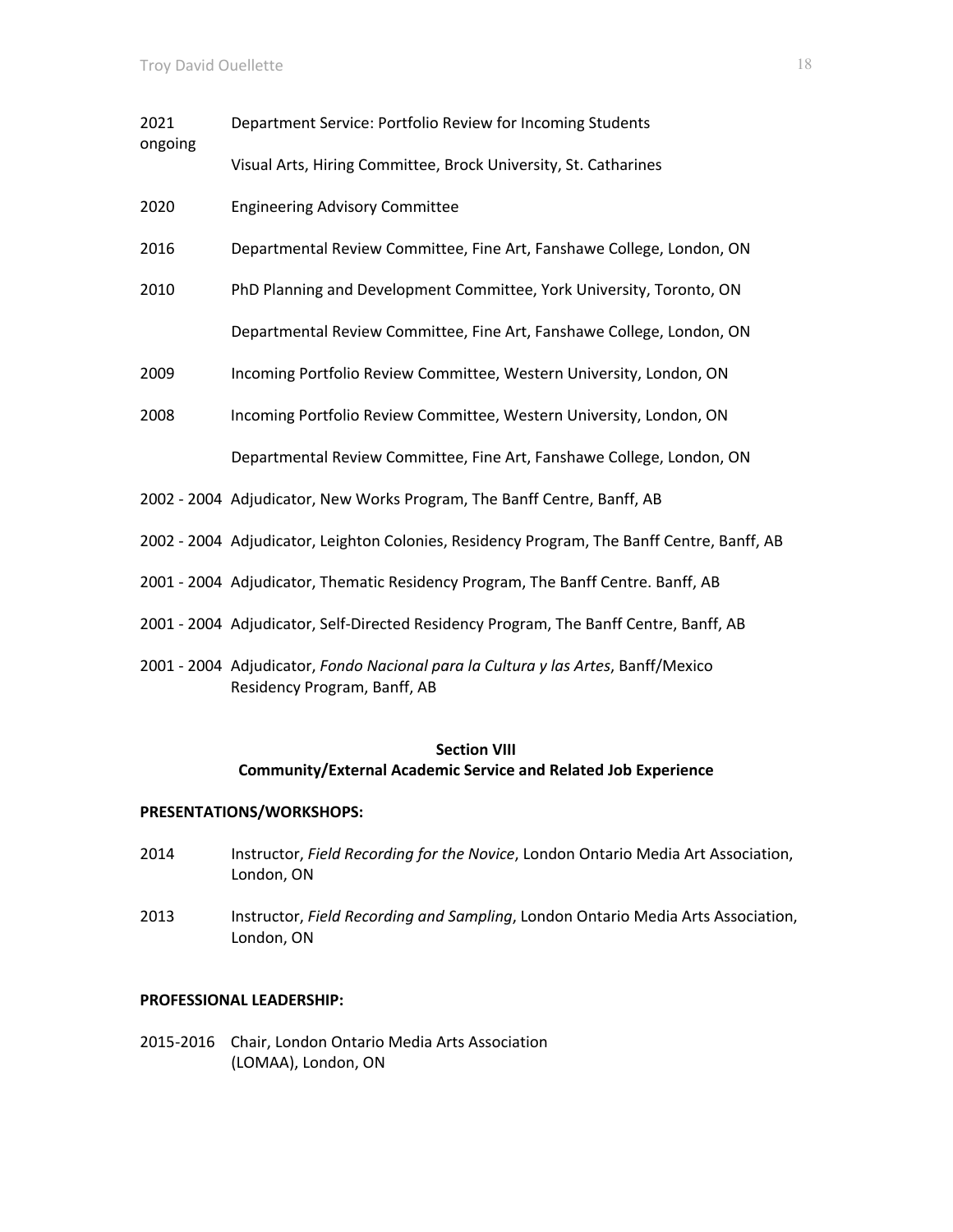# **MEMBERSHIPS:**

| 2022                        | Niagara Arts Centre, Board Member                                                                                 |  |  |
|-----------------------------|-------------------------------------------------------------------------------------------------------------------|--|--|
| 2020<br>ongoing             | <b>AGO</b><br><b>UAAC Universities Art Association of Canada</b>                                                  |  |  |
| 2019-<br>ongoing            | <b>Hamilton Arts Council</b><br>Hamilton Artists Inc.<br><b>Factory Media Centre</b>                              |  |  |
|                             | 2012 - 2018 Founding Director and Website Developer, London Ontario Media Arts Association<br>(LOMAA), London, ON |  |  |
| 2012-<br>ongoing            | Membership London Ontario Media Arts Association                                                                  |  |  |
|                             | 2009 - 2015 Member, College Art Association, New York, NY                                                         |  |  |
| $2009 -$<br>ongoing         | Audio Lodge (artists' sound collective), London, ON/St. Catharines, ON/Victoria, BC                               |  |  |
| 1987 -<br>ongoing           | Member, Forest City Gallery, London, ON<br>(board member 2007-2008)                                               |  |  |
|                             | 2001-2008 Member, CARFAC Saskatchewan                                                                             |  |  |
|                             | 2000 - 2004 Founding Director at Large with artists Barbara Amos and Jeka Arnold, CARFAC<br>Alberta               |  |  |
|                             | 2000 - 2005 Member, International Sculpture Association                                                           |  |  |
|                             | 1994 - 2008 Member, CARFAC National and Copyright Collective Member                                               |  |  |
|                             | 1994 - 1996 Vice President, Common Ground Gallery, Windsor, ON                                                    |  |  |
| <b>COMMITTEES / JURIES:</b> |                                                                                                                   |  |  |
| 2022                        | Juror, Student Exhibition, MIW VISA Gallery, Brock University                                                     |  |  |
| 2015                        | Juror, 43rd Annual Brush and Pallet Exhibition, London, ON                                                        |  |  |
| 2014<br>ongoing             | Grant writing and Fundraising Committee Member, LOMAA, London, ON                                                 |  |  |
| $2012 -$                    | Programing, Hiring Committee Member, LOMAA, London, ON                                                            |  |  |

ongoing